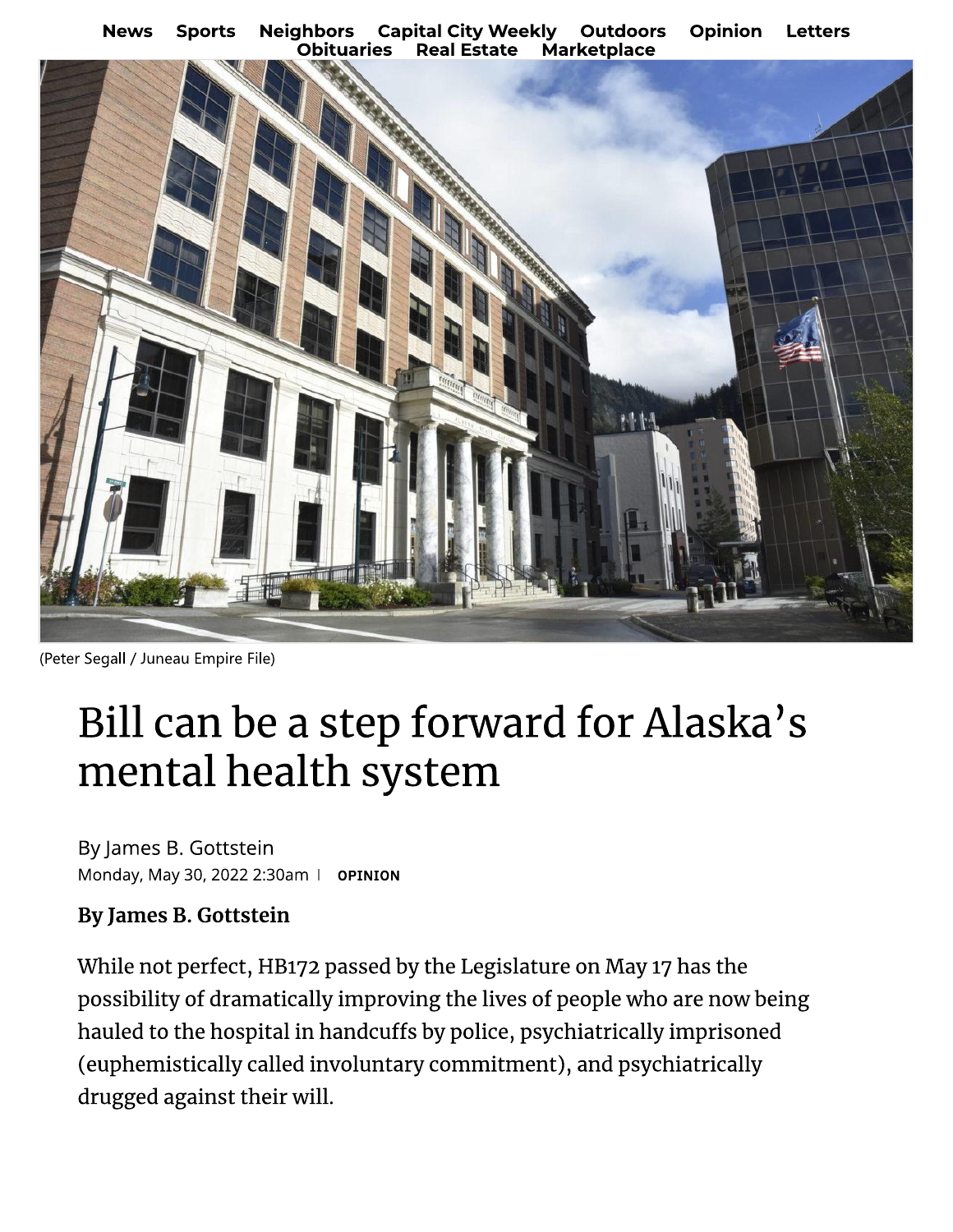In 2018, the Alaska Psychiatric Institute had been so seriously mismanaged it was threatened with the loss of its accreditation and reduced its capacity from 80 to the mid-20s to retain its accreditation. People against whom the courts had ordered psychiatric evaluations were being illegally held for long periods of time in jails and emergency rooms. The Disability Law Center and Alaska Public Defender Agency sued. They won in 2019, which in 2020 resulted in a final judgment (order) negotiated by the parties. HB172 was enacted to implement parts of the Settlement. A major part of the Settlement is the State agreed to try to establish what is called the Crisis Now approach.

The Crisis Now approach, championed by the Alaska Mental Health Trust Authority, is designed as an alternative to calling the police on disturbing people thought to be mentally ill. It has a 24/7 call-center expected to resolve 90 out of a 100 calls on the phone, a mobile crisis team expected to resolve seven of the ten out of 100 calls not resolved over the phone, with only three of the hundred taken to a short term crisis stabilization or residential center. These crisis centers are designed to be more humane than psychiatric wards.

HB172 allows the mobile crisis teams and crisis centers to go to court to force people into the crisis centers. During testimony on HB172, it was stated forcing people into the crisis centers will be the last resort, but the legislation does not say that. Opponents of HB172 do not like the expansion of mechanisms to lock people up for allegedly being mentally ill, which is a legitimate concern, but having people in altered states go to presumably more humane places than now is a huge improvement. However, if it isn't voluntary it isn't treatment.

Under HB172, the trust and Department of Health are directed to report to the Legislature within one year on patient rights, including the adequacy of patient grievance and appeal procedures; patient injuries and trauma experienced from hospitalization; and improving patient outcomes. The first two are the result of the advocacy of Faith Myers, a frequent contributor to these pages, who for 10 years has been pressing for a legitimate grievance process, and to reduce patient injuries and trauma.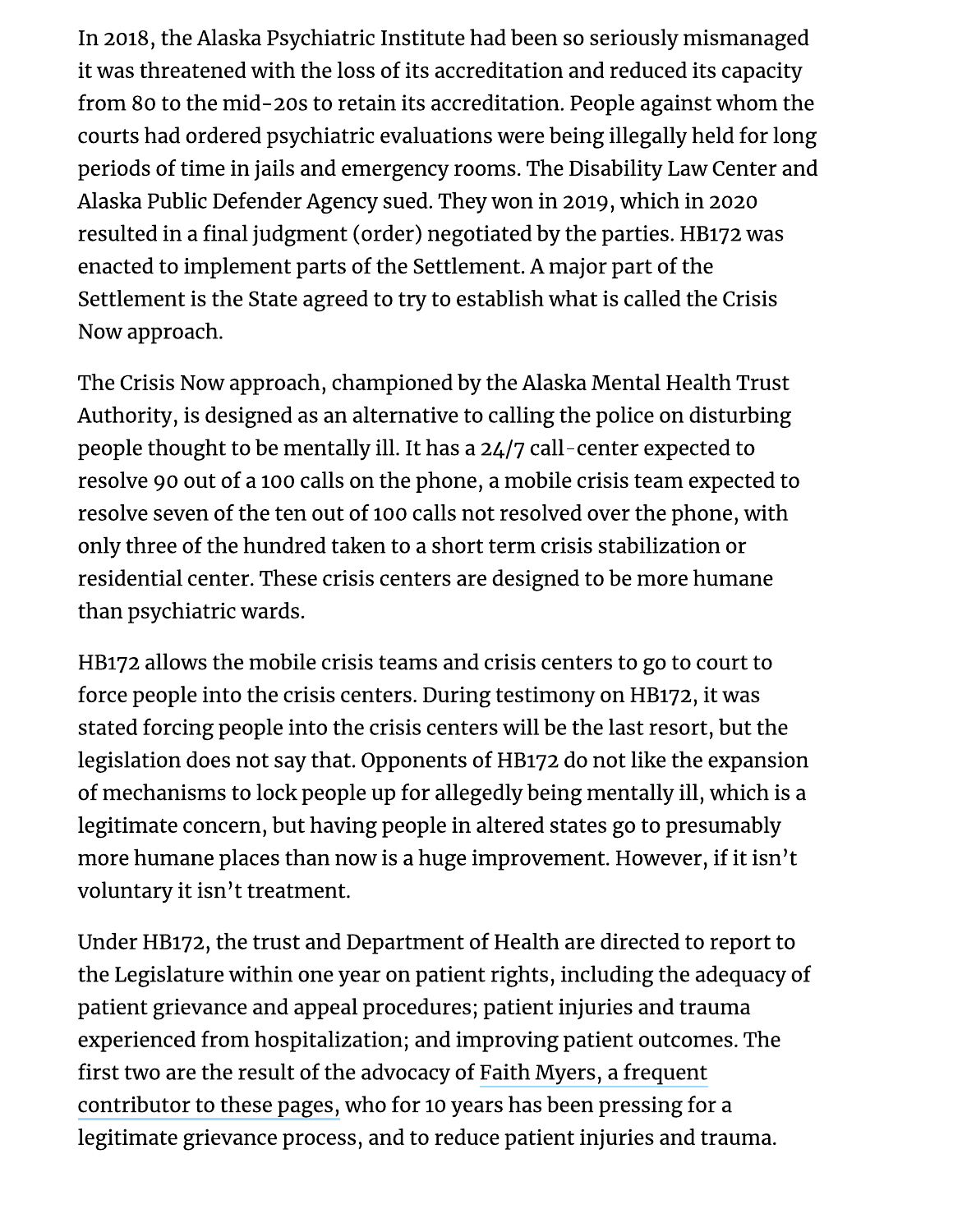The third topic for the report, improving patient outcomes, was included at my suggestion. Psychiatric imprisonment and forced drugging are harmful and counterproductive. For example, being psychiatrically imprisoned doubles suicides. In addition, the current system's ubiquitous use of psychiatric drugs is causing horrendous patient outcomes. If people are helped with what they are going through without the neuroleptics, deceptively marketed as "antipsychotics," up to 80% will recover. In contrast, our current psychiatric drugs for everyone forever of course approach results in a 5% recovery rate. People who have been on the neuroleptics and get off them have a 40% recovery rate. While this is eight times better than staying on them, it is half the recovery rate if they were not used in the first place. This demonstrates the importance of avoiding the neuroleptics if at all possible. Shouldn't we be giving Alaskans the best possible chance for recovery?

In addition, mostly as a result of psychiatric drugs, people diagnosed with serious mental illness in the public mental health system have their life spans reduced by 20-25 years on average. How can this be acceptable?

There are proven approaches that do not rely on force, such as open dialogue, Soteria Houses, Peer Respites, Healing Homes, and the Hearing Voices Network. Shouldn't Alaskans have these options?

The report required in HB172 can be the springboard to a humane system with an 80% recovery rate. To do so, the state and trust must fairly review the evidence, recognize the importance of hearing what patients have to say, including through a legitimate grievance process, and address hospitalization caused injuries and trauma.

· James B. Gottstein, author of The Zyprexa Papers, is a mostly retired lawyer from Anchorage who in 1982 spent a month in API, where he was told he would never practice law again. He went on to found the Law Project for Psychiatric Rights, winning five Alaska Supreme Court cases establishing rights for Alaska's psychiatric patients.

### **Recommended for You**

Recommended by Outbrain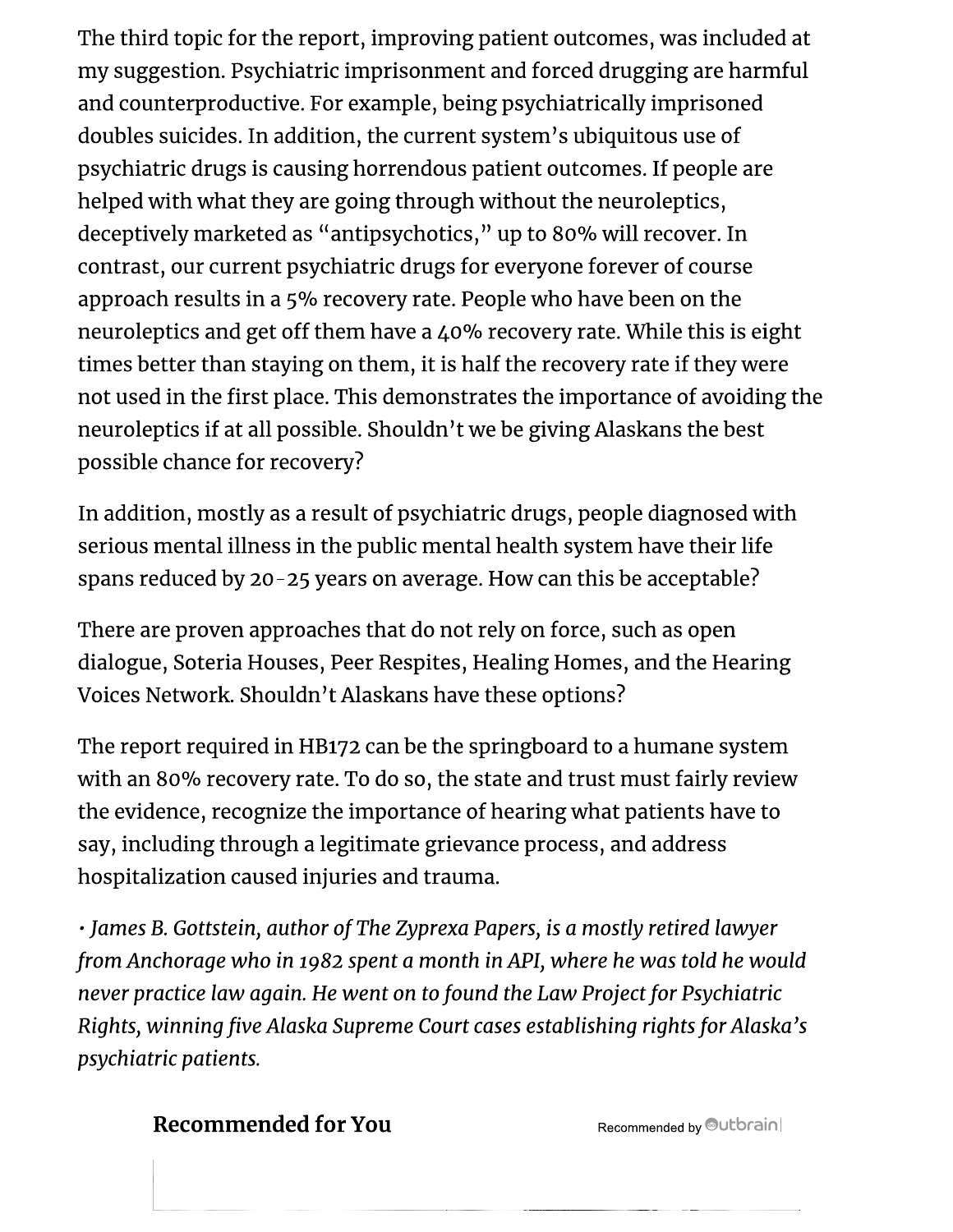# What Are 2022's Best Credit Cards, Backed By Hours of Re:

Learn More

The trick to kicking booze? Follow these 7 tips Sponsored | Ritual Zero Proof **Urologist: Plenty of Men** With An Enlarged Prostate Do Not Know... Sponsored | GorillaSecret.com

 $\overline{\phantom{0}}$